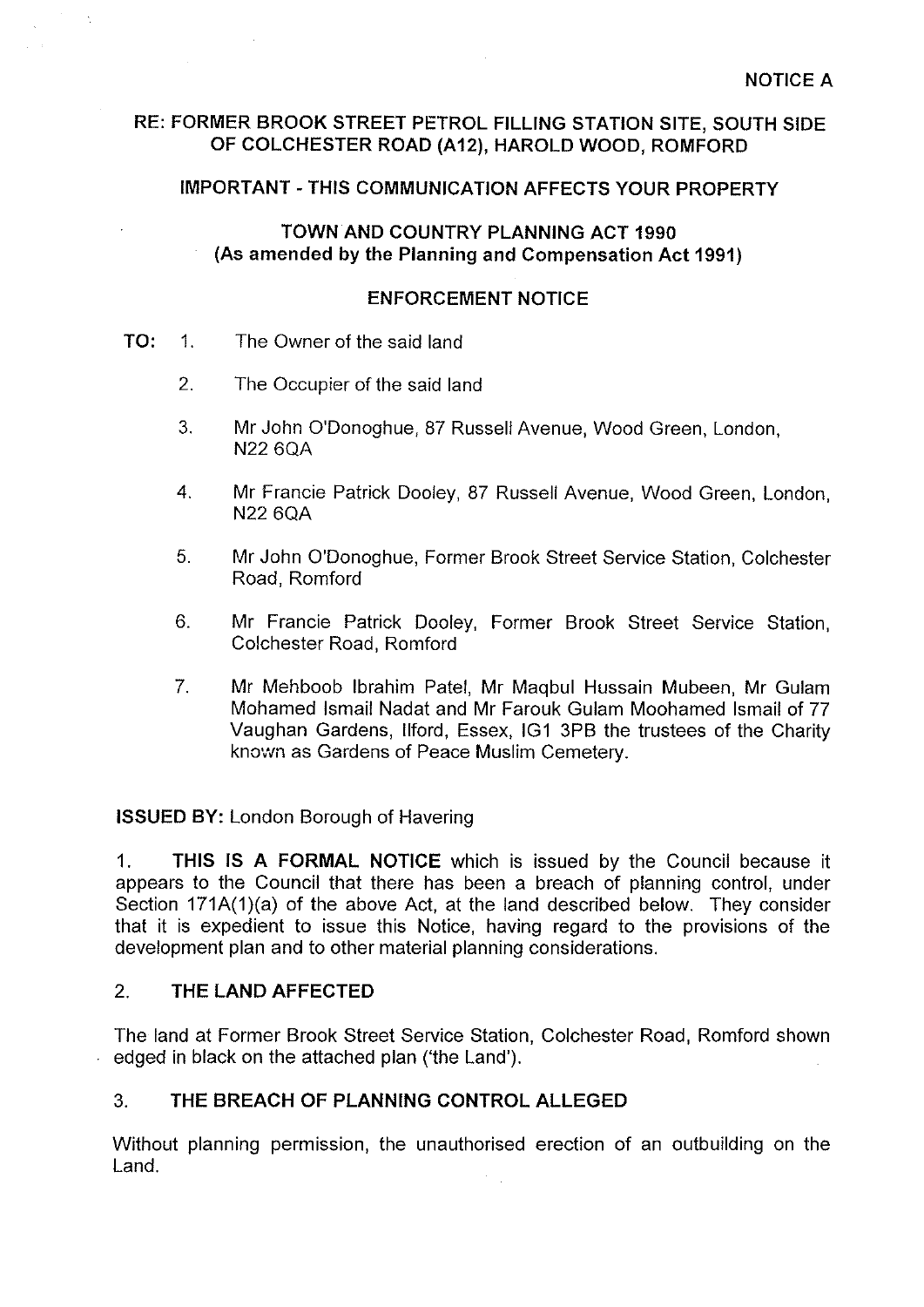### 4. **REASONS FOR ISSUING THIS NOTICE**

It appears to the Council that the above breach of planning control has occurred within the last four years. The building in question was substantially completed less than four years ago. The site lies within the approved Metropolitan Green Belt where there is a strong presumption against any development. The building appears as an intrusion and is materially harmful visually in this otherwise mainly open rural landscape.

It is contrary to development plan policies and harmful to the visual amenities of the area. The Council do not consider that planning permission should be given, because planning conditions could not overcome these problems.

In making its decision to issue this Notice the Council considered that the unauthorised use is contrary to the following policies PPG2, DC45, DC61 of the Local Development Framework Core Strategy and Development Control Policies Development Plan Document and Policy 30.9 of the London Plan.

# 5. **WHAT YOU ARE REQUIRED TO DO**

(i) Remove the building as shown hatched on the attached plan.

Time for compliance: Six months from the effective date of this notice.

(ii) Remove from the Land all building materials and rubble arising from compliance with the first requirement above.

Time for compliance: Six months from the effective date of this notice

### 6. **WHEN THIS NOTICE TAKES EFFECT**

This Notice takes effect on 1<sup>st</sup> September 2010, unless an appeal is made against it beforehand

Dated: 22<sup>nd</sup> July 2010

Signed:

Hea

Authorised Officer

On behalf of London Borough of Havering Town Hall Main Road Romford RM1 3BD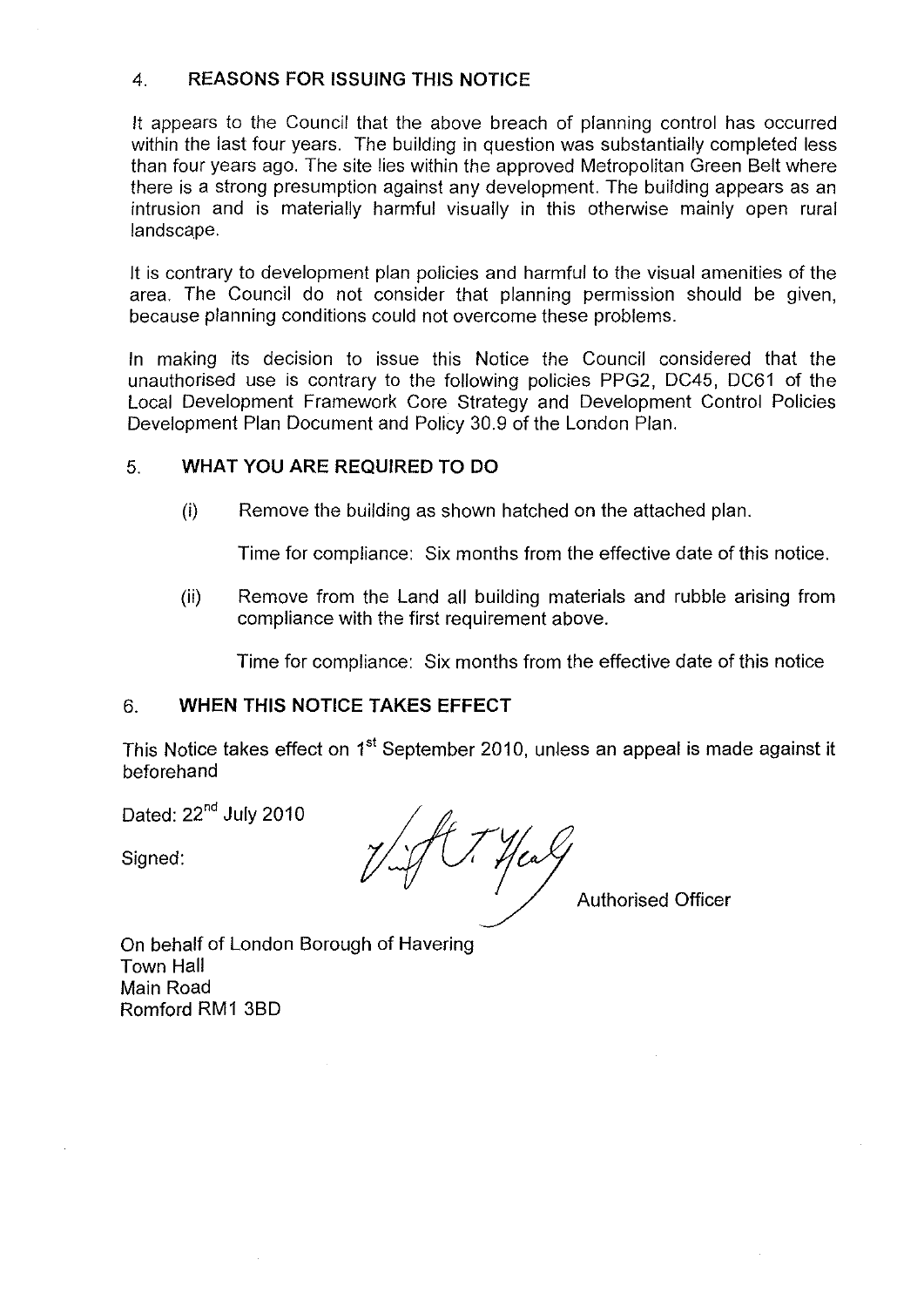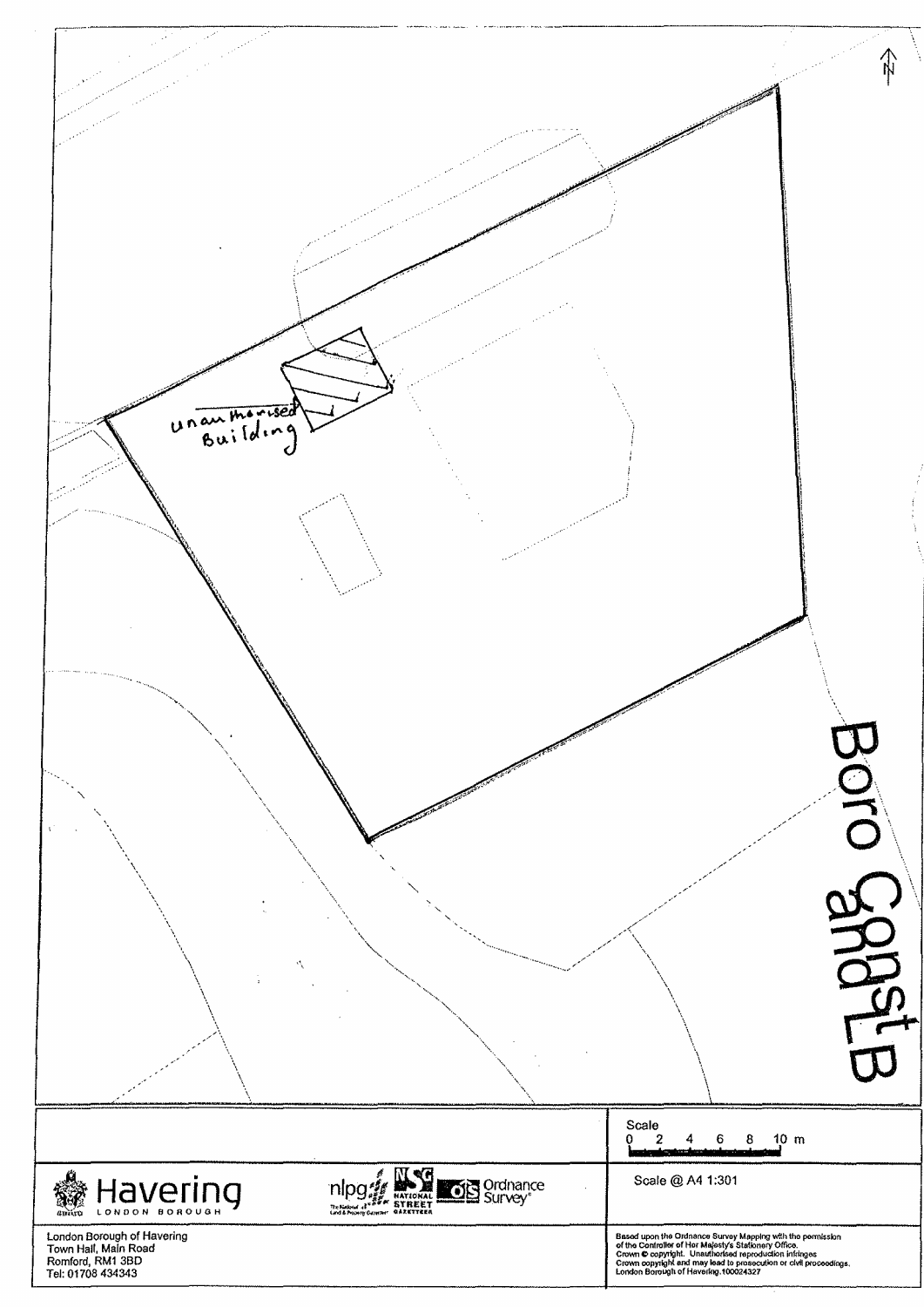#### **YOUR RIGHT OF APPEAL**

You can appeal against this Enforcement Notice to the Secretary of State by the 1<sup>st</sup> September 2010. Further details are given in the attached explanatory note.

#### **WHAT HAPPENS IF YOU DO NOT APPEAL**

If you do not appeal against this Enforcement Notice, it will take effect on  $1<sup>st</sup>$ September 2010 and you must then ensure that the required steps for complying with it, for which you may be held responsible, are taken within the period specified in the Notice.

#### **FAILURE TO COMPLY WITH AN ENFORCEMENT NOTICE WHICH HAS TAKEN EFFECT CAN RESULT IN PROSECUTION AND/OR REMEDIAL ACTION BY THE COUNCIL.**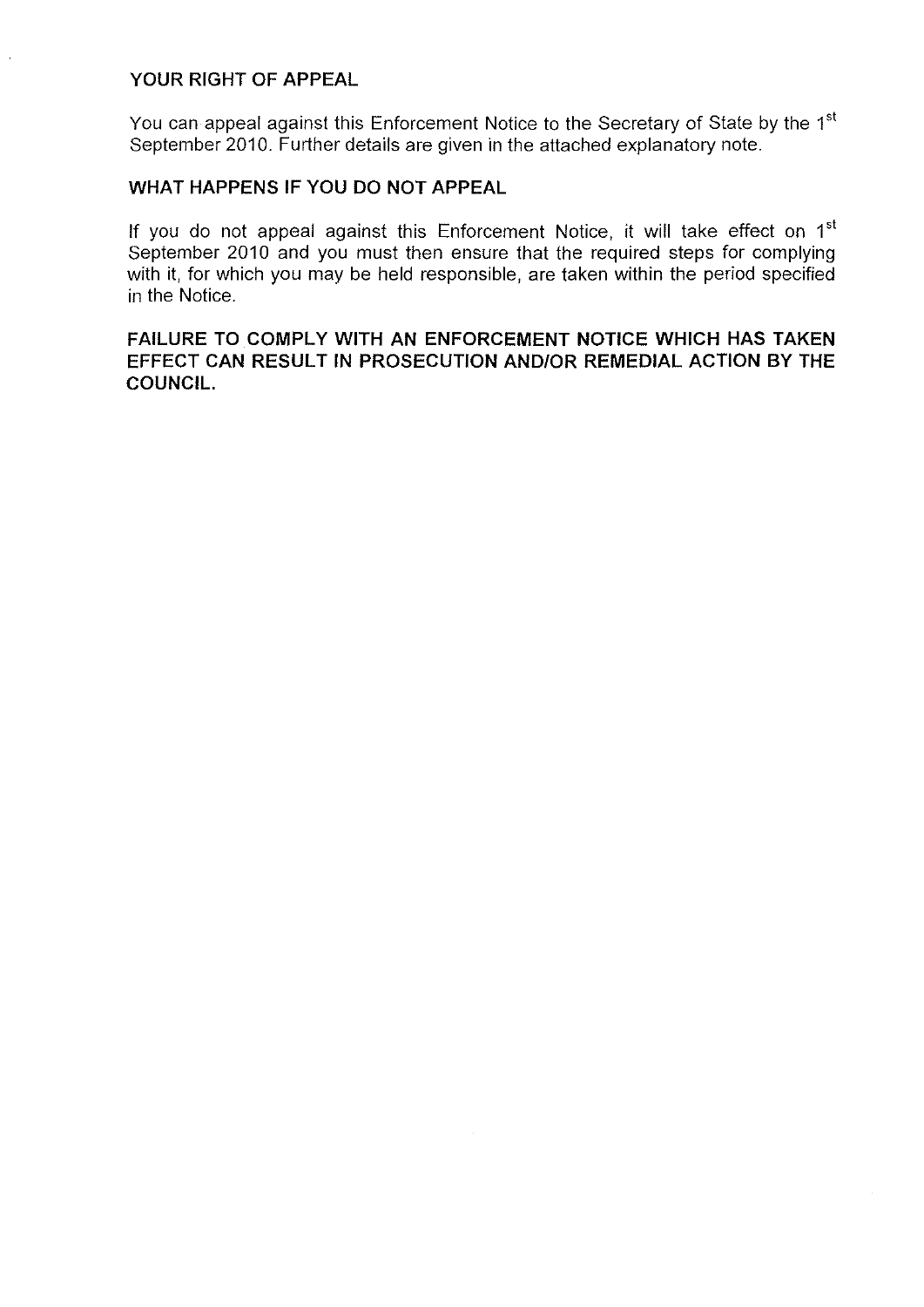# **STATUTORY PROVISIONS**

A summary of Sections 171A, 1718 and 172 to 177 of the Town and Country Planning Act 1990 (as amended) is enclosed with this Notice.

# **YOUR RIGHT OF APPEAL**

You can appeal against this Notice, but any appeal must be in writing and received, or posted (with the postage paid and properly addressed) in time to be received in the ordinary course of the post, by the Secretary of State before 1<sup>st</sup> September 2010.

If you intend to appeal against this Notice you should follow the instructions given on the information sheet from the Planning Inspectorate which accompanies this Notice.

### **GROUNDS OF APPEAL**

The grounds of appeal are set out in Section 174 of the Town and Country Planning Act 1990 (as amended) you may appeal on one or more of the following grounds:-

- (a) that, in respect of any breach of planning control which may be constituted by the matters stated in the Notice, planning permission ought to be granted, as the case may be, the condition or limitation concerned ought to be discharged;
- (b) that those matters have not occurred;
- (c) that those matters (if they occurred) do not constitute a breach of planning control;
- (d) that, at the date when the notice was issued, no enforcement action could be taken in respect of any breach of planning control which may be constituted by those matters;
- (e) that copies of the Enforcement Notice were not served as required by section 172;
- (f) that steps required by the notice to be taken, or the activities required by the notice to cease, exceed what is necessary to remedy any breach of planning control which may be constituted by those matters or, as the case may be, to remedy any injury to amenity which has been caused by any such breach;
- (g) that any period specified in the notice in accordance with section 173(9} falls short of what should reasonably be allowed.

Not all these grounds may be relevant to you.

### **PLANNING APPLICATION FEE**

Should wish to appeal on ground (a} - that planning permission should be granted for the unauthorised development - then a fee of £170.00 is payable both to the Secretary of State and to the Council, making the total fees payable £340.00. If the fees are not paid then that ground of appeal will not be valid.